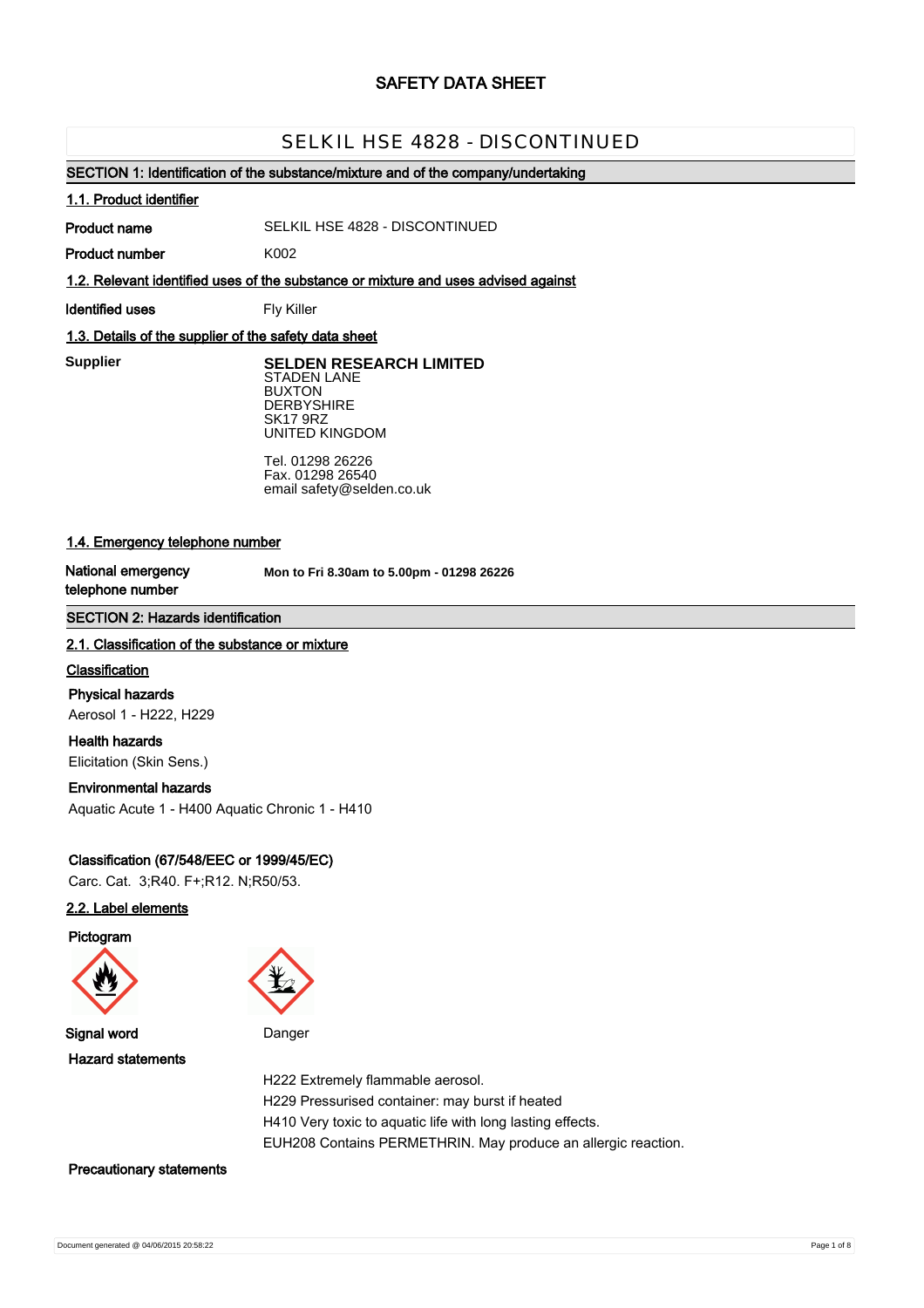P102 Keep out of reach of children.

P210 Keep away from heat, hot surfaces, sparks, open flames and other ignition sources. No smoking.

P211 Do not spray on an open flame or other ignition source.

P251 Do not pierce or burn, even after use.

P273 Avoid release to the environment.

P410+P412 Protect from sunlight. Do not expose to temperatures exceeding 50°C/122°F.

# **2.3. Other hazards**

PRESSURISED CONTAINER - increase in temperature to greater than 50C will cause internal pressure to rise potentially causing bursting/explosion.

| <b>SECTION 3: Composition/information on ingredients</b>                                                             |                                                               |          |
|----------------------------------------------------------------------------------------------------------------------|---------------------------------------------------------------|----------|
| 3.2. Mixtures                                                                                                        |                                                               |          |
| <b>BUTANE</b><br>CAS number: 106-97-8 EC number: 203-448-7                                                           |                                                               | 30-60%   |
| Classification<br>Flam. Gas 1 - H220<br>Press. Gas, Liquefied - H280                                                 | Classification (67/548/EEC or 1999/45/EC)<br>$F^{+}$ ;R12     |          |
| PROPAN-2-OL<br>CAS number: 67-63-0 EC number: 200-661-7                                                              |                                                               | 5-10%    |
| Classification<br>Flam. Liq. 2 - H225<br>Eye Irrit. 2 - H319<br>STOT SE 3 - H336                                     | Classification (67/548/EEC or 1999/45/EC)<br>F;R11 Xi;R36 R67 |          |
| PIPERONYL BUTOXIDE<br>CAS number: 51-03-6 EC number: 200-076-7<br>M factor (Acute) = $1$ M factor (Chronic) = $1$    |                                                               | $1 - 5%$ |
| Classification<br>Aquatic Acute 1 - H400<br>Aquatic Chronic 1 - H410                                                 | Classification (67/548/EEC or 1999/45/EC)<br>N;R50/53.        |          |
| <b>TETRAMETHRIN</b><br>CAS number: 7696-12-0 EC number: 231-711-6<br>M factor (Acute) = $1$ M factor (Chronic) = $1$ |                                                               | 1%       |
| Classification<br>Aquatic Acute 1 - H400<br>Aquatic Chronic 1 - H410                                                 | Classification (67/548/EEC or 1999/45/EC)<br>N;R50/53.        |          |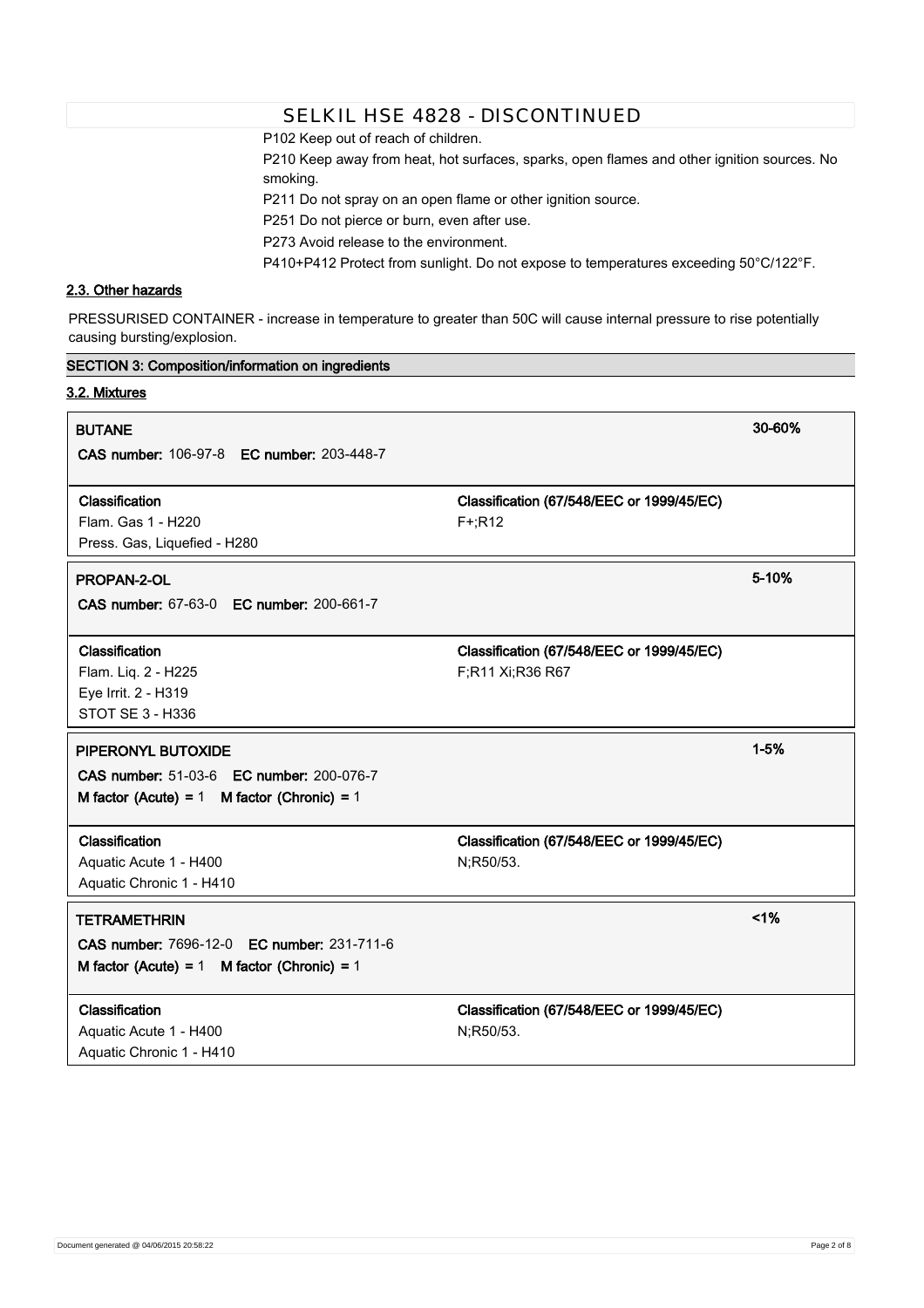# **PERMETHRIN <1%**

**CAS number:** 52645-53-1 **EC number:** 258-067-9 **M factor (Acute) =** 1000 **M factor (Chronic) =** 1000

| <b>Classification</b>                                                              | Classification (67/548/EEC or 1999/45/EC) |  |
|------------------------------------------------------------------------------------|-------------------------------------------|--|
| Acute Tox. 4 - H302                                                                | Xn:R20/22 R43 N:R50/53                    |  |
| Acute Tox. 4 - H302                                                                |                                           |  |
| Acute Tox. 4 - H332                                                                |                                           |  |
| Skin Sens. 1 - H317                                                                |                                           |  |
| Skin Sens. 1 - H317                                                                |                                           |  |
| Aguatic Acute 1 - H400                                                             |                                           |  |
| Aquatic Chronic 1 - H410                                                           |                                           |  |
| The Full Text for all R-Phrases and Hazard Statements are Displayed in Section 16. |                                           |  |

# **SECTION 4: First aid measures**

# **4.1. Description of first aid measures**

### **Inhalation**

Move affected person to fresh air at once. Keep affected person warm and at rest. Get medical attention immediately.

### **Ingestion**

Rinse mouth thoroughly with water. Give plenty of water to drink. Get medical attention.

# **Skin contact**

Wash skin thoroughly with soap and water. Get medical attention if any discomfort continues.

### **Eye contact**

If liquid has entered the eyes, proceed as follows. Remove any contact lenses and open eyelids wide apart. Continue to rinse for at least 15 minutes. Continue to rinse for at least 15 minutes. Get medical attention if any discomfort continues.

# **4.2. Most important symptoms and effects, both acute and delayed**

### **General information**

The severity of the symptoms described will vary dependent on the concentration and the length of exposure.

### **Inhalation**

Vapours may cause headache, fatigue, dizziness and nausea.

### **Ingestion**

May cause chemical burns in mouth and throat. May cause stomach pain or vomiting.

### **Skin contact**

Prolonged or repeated contact with skin may cause irritation, redness and dermatitis.

### **Eye contact**

Irritation of eyes and mucous membranes.

#### **4.3. Indication of any immediate medical attention and special treatment needed**

### **Notes for the doctor**

Treat symptomatically.

### **SECTION 5: Firefighting measures**

#### **5.1. Extinguishing media**

### **Suitable extinguishing media**

Extinguish with the following media: Powder. Dry chemicals, sand, dolomite etc. Water spray, fog or mist.

# **5.2. Special hazards arising from the substance or mixture**

#### **Specific hazards**

Containers can burst violently or explode when heated, due to excessive pressure build-up.

#### **5.3. Advice for firefighters**

Document generated @ 04/06/2015 20:58:22 Page 3 of 8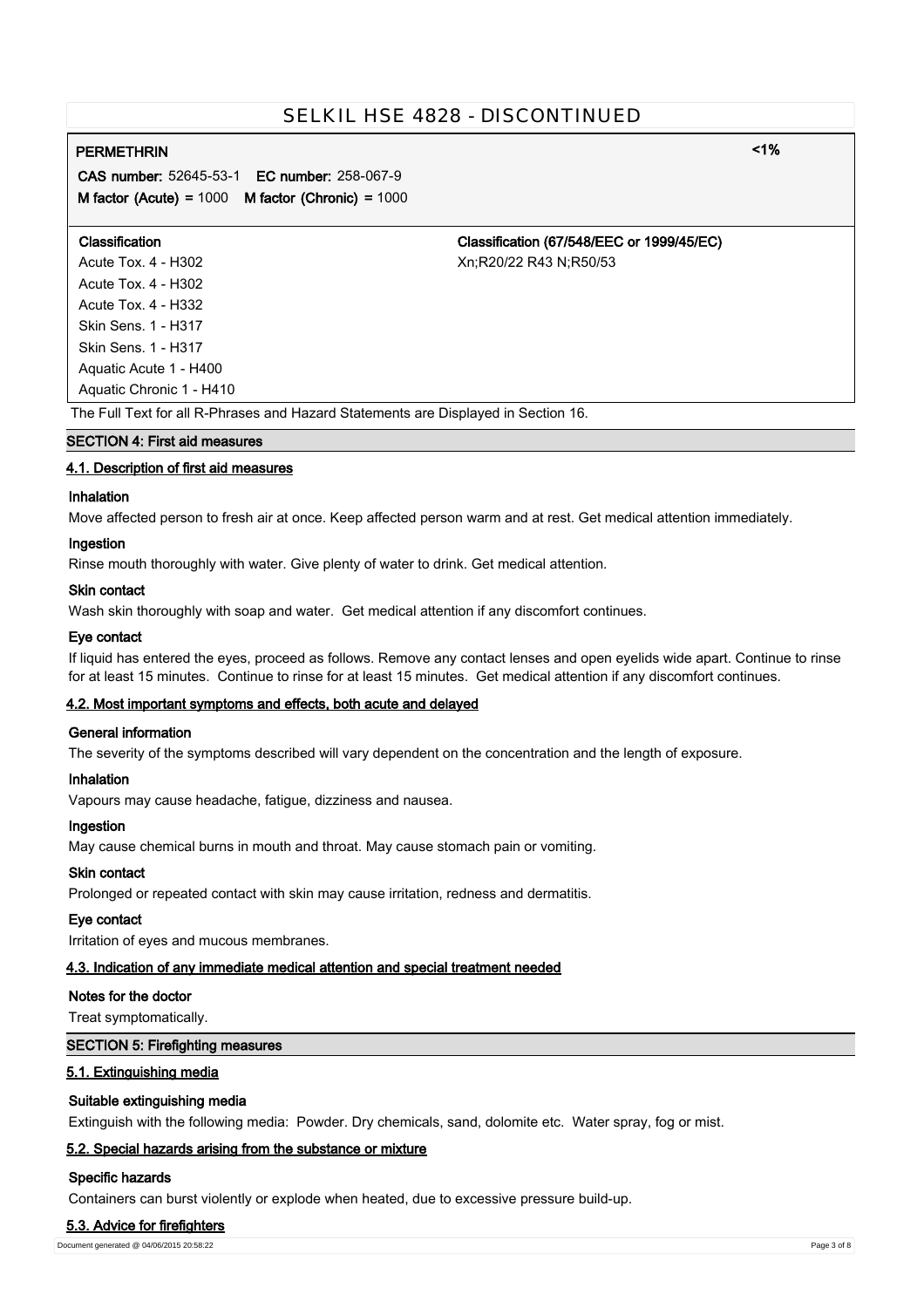# **Protective actions during firefighting**

Containers close to fire should be removed or cooled with water. Use water to keep fire exposed containers cool and disperse vapours.

### **Special protective equipment for firefighters**

Wear positive-pressure self-contained breathing apparatus (SCBA) and appropriate protective clothing.

### **SECTION 6: Accidental release measures**

# **6.1. Personal precautions, protective equipment and emergency procedures**

### **Personal precautions**

For personal protection, see Section 8.

### **6.2. Environmental precautions**

### **Environmental precautions**

Any spillage needs to be contained and not allowed to enter water courses

### **6.3. Methods and material for containment and cleaning up**

### **Methods for cleaning up**

Wear suitable protective equipment, including gloves, goggles/face shield, respirator, boots, clothing or apron, as appropriate. Eliminate all sources of ignition. No smoking, sparks, flames or other sources of ignition near spillage. Provide adequate ventilation. If leakage cannot be stopped, evacuate area.

# **6.4. Reference to other sections**

### **Reference to other sections**

For personal protection, see Section 8. For waste disposal, see Section 13.

### **SECTION 7: Handling and storage**

# **7.1. Precautions for safe handling**

### **Usage precautions**

Keep away from heat, sparks and open flame. Avoid spilling. Avoid contact with skin and eyes. Provide adequate ventilation. Avoid inhalation of vapours. Use approved respirator if air contamination is above an acceptable level.

# **7.2. Conditions for safe storage, including any incompatibilities**

### **Storage precautions**

Aerosol cans: Must not be exposed to direct sunlight or temperatures above 50°C.

# **7.3. Specific end use(s)**

### **Specific end use(s)**

The identified uses for this product are detailed in Section 1.2.

### **Usage description**

See product label for detailed usage and instructions.

# **SECTION 8: Exposure Controls/personal protection**

### **8.1. Control parameters**

### **Occupational exposure limits**

# **BUTANE**

Long-term exposure limit (8-hour TWA): WEL 600 ppm 1450 mg/m3 Short-term exposure limit (15-minute): WEL 750 ppm 1810 mg/m3

### **PROPAN-2-OL**

Long-term exposure limit (8-hour TWA): WEL 400 ppm 999 mg/m3 Short-term exposure limit (15-minute): WEL 500 ppm 1250 mg/m3

WEL = Workplace Exposure Limit

### **Ingredient comments**

WEL = Workplace Exposure Limits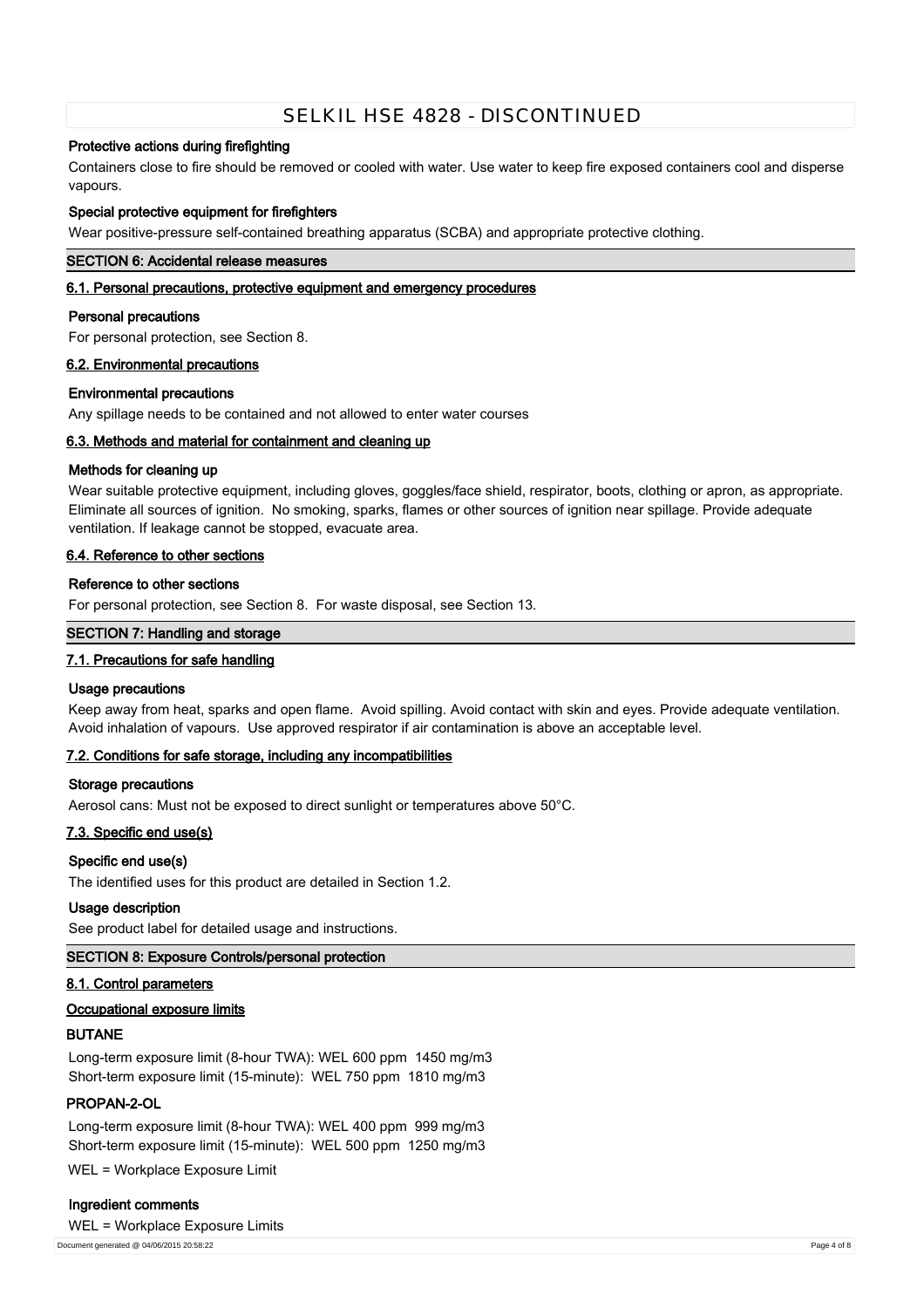# **8.2. Exposure controls**

# **Protective equipment**





#### **Appropriate engineering controls**

Provide adequate general and local exhaust ventilation.

# **Eye/face protection**

The following protection should be worn: Chemical splash goggles.

#### **Hand protection**

Use protective gloves.

### **Other skin and body protection**

General workwear only

### **Hygiene measures**

DO NOT SMOKE IN WORK AREA!

### **SECTION 9: Physical and Chemical Properties**

### **9.1. Information on basic physical and chemical properties**

#### **Appearance**

Aerosol.

# **Flash point**

- 74°C

# **Upper/lower flammability or explosive limits**

: 1.8

### **Auto-ignition temperature**

+ 405°C

# **Comments**

Information given relates to total aerosol container contents.

# **9.2. Other information**

# **Other information**

None.

# **SECTION 10: Stability and reactivity**

### **10.1. Reactivity**

May react with other cleaning chemicals. For specific reactions refer to Section 10.5

# **10.2. Chemical stability**

### **Stability**

Stable at normal ambient temperatures.

# **10.3. Possibility of hazardous reactions**

### **10.4. Conditions to avoid**

Avoid heat, flames and other sources of ignition.

# **10.5. Incompatible materials**

### **10.6. Hazardous decomposition products**

Fire creates: Toxic gases/vapours/fumes of: Carbon monoxide (CO). Carbon dioxide (CO2).

# **SECTION 11: Toxicological information**

#### **11.1. Information on toxicological effects**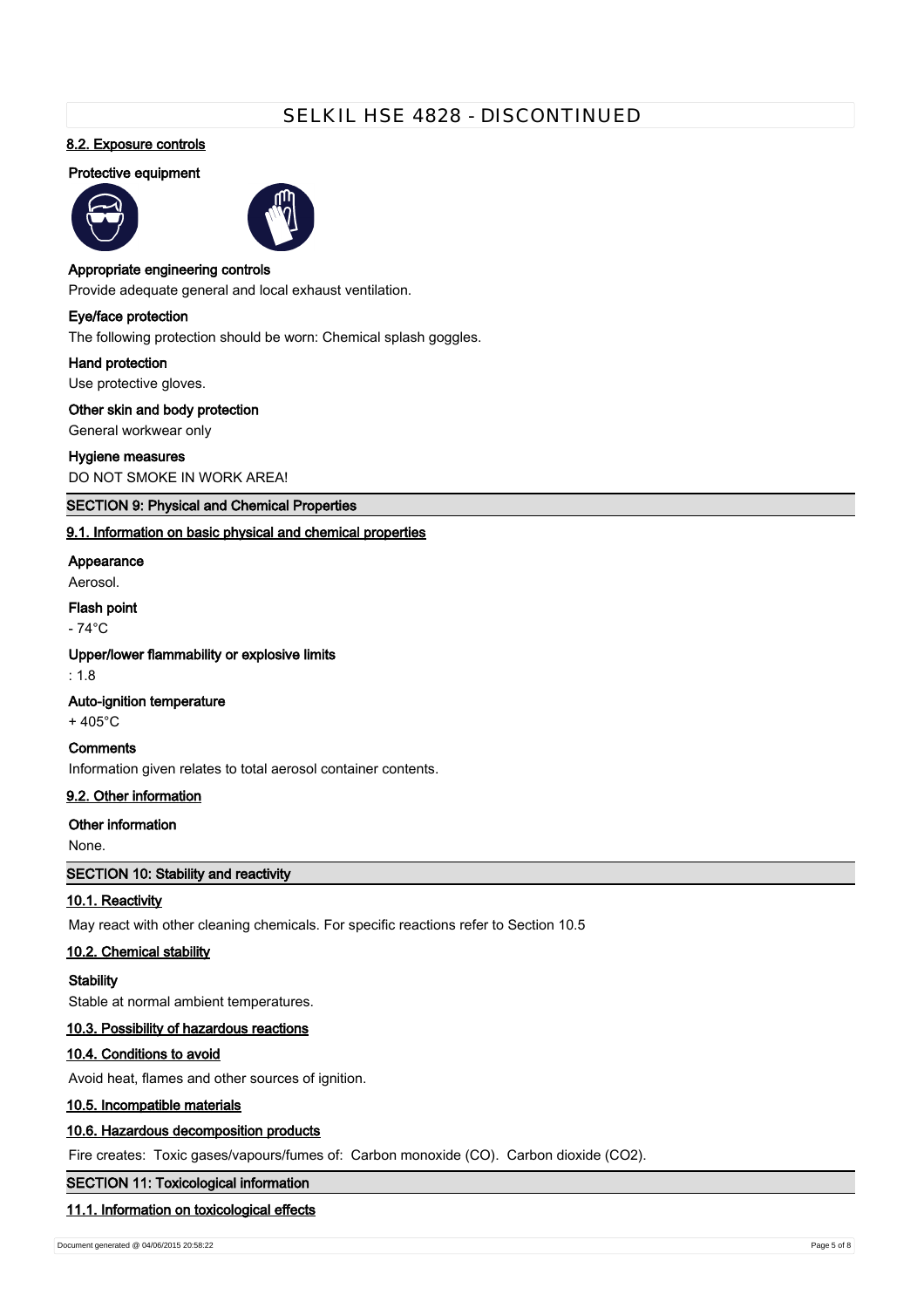# **Toxicological effects**

No toxicological data is available for this mixture, however data can be provided for specific raw materials upon request.

# **Inhalation**

May cause respiratory system irritation. Vapours may cause headache, fatigue, dizziness and nausea. Prolonged inhalation of high concentrations may damage respiratory system.

### **Ingestion**

May cause burns in mucous membranes, throat, oesophagus and stomach. May cause stomach pain or vomiting.

### **Skin contact**

Prolonged or repeated exposure may cause severe irritation. Product has a defatting effect on skin. Repeated exposure may cause skin dryness or cracking. May cause allergic contact eczema.

### **Eye contact**

Irritation of eyes and mucous membranes.

# **SECTION 12: Ecological Information**

# **Ecotoxicity**

Harmful to aquatic organisms. May cause long term adverse effects in the aquatic environment.

# **12.1. Toxicity**

Aquatic toxicity has not been carried out on this product. Data for raw materials contained in this product, when available, can be provided when necessary.

# **12.2. Persistence and degradability**

### **Persistence and degradability**

The product is biodegradable.

# **12.3. Bioaccumulative potential**

The product does not contain any substances expected to be bioaccumulating.

# **12.4. Mobility in soil**

### **Mobility**

The product contains volatile organic compounds (VOCs) which will evaporate easily from all surfaces.

# **12.5. Results of PBT and vPvB assessment**

This product does not contain any substances classified as PBT or vPvB.

# **12.6. Other adverse effects**

None known.

### **SECTION 13: Disposal considerations**

# **13.1. Waste treatment methods**

### **Disposal methods**

Empty containers must not be punctured or incinerated because of the risk of an explosion. Dispose of waste to licensed waste disposal site in accordance with the requirements of the local Waste Disposal Authority.

| <b>SECTION 14: Transport information</b> |                     |             |
|------------------------------------------|---------------------|-------------|
| 14.1. UN number                          |                     |             |
| UN No. (ADR/RID)                         | 1950                |             |
| UN No. (IMDG)                            | 1950                |             |
| UN No. (ICAO)                            | 1950                |             |
| 14.2. UN proper shipping name            |                     |             |
| Proper shipping name<br>(ADR/RID)        | AEROSOLS, FLAMMABLE |             |
| Document generated @ 04/06/2015 20:58:22 |                     | Page 6 of 8 |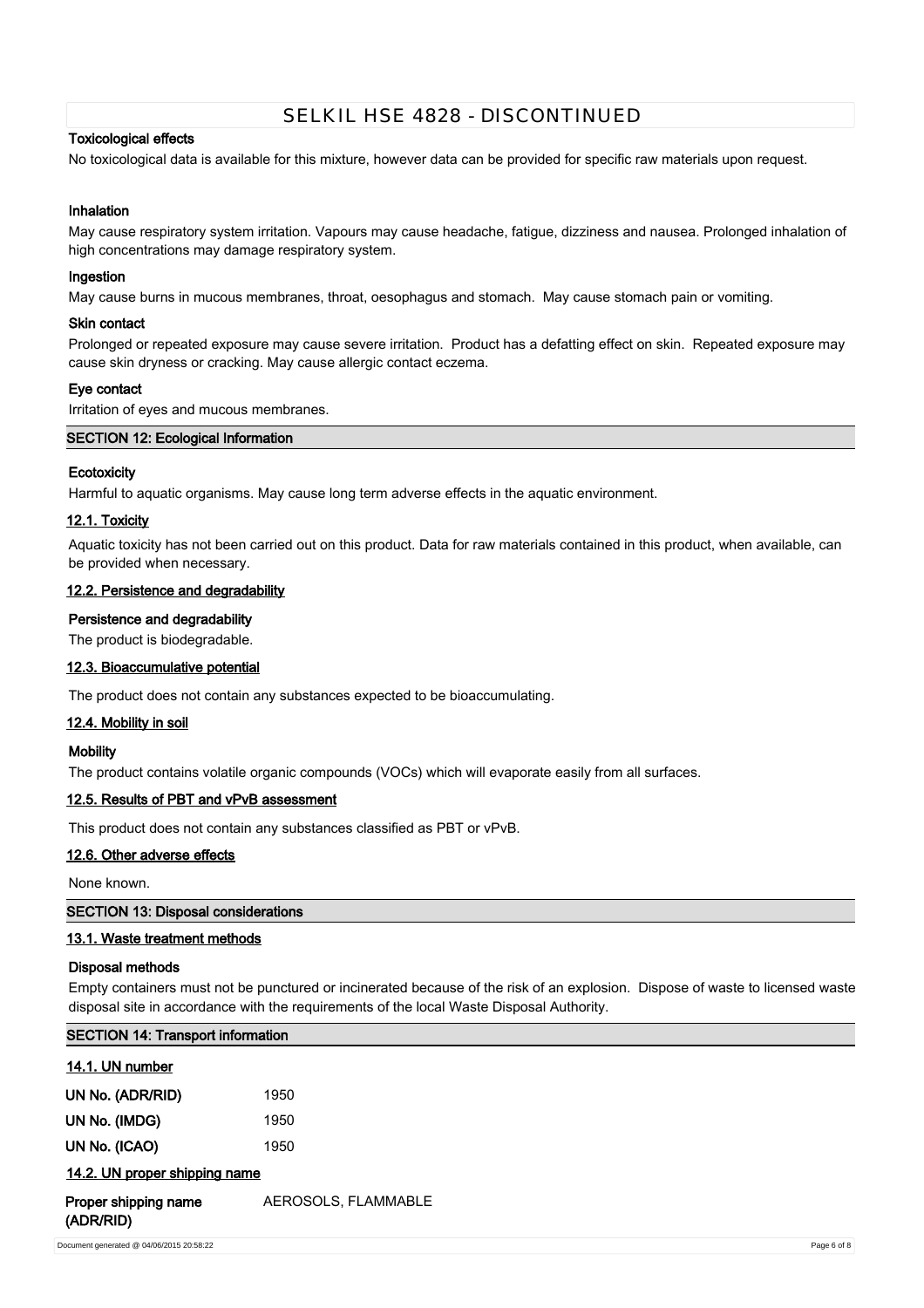|                                                                               | SELKIL HSE 4828 - DISCONTINUED |  |
|-------------------------------------------------------------------------------|--------------------------------|--|
| Proper shipping name<br>(IMDG)                                                | AEROSOLS, FLAMMABLE            |  |
| Proper shipping name<br>(ICAO)                                                | AEROSOLS, FLAMMABLE            |  |
| Proper shipping name (ADN) AEROSOLS, FLAMMABLE                                |                                |  |
| 14.3. Transport hazard class(es)                                              |                                |  |
| <b>ADR/RID class</b>                                                          | 2                              |  |
| <b>IMDG class</b>                                                             | 2.1                            |  |
| <b>ICAO class/division</b>                                                    | 2.1                            |  |
| 14.4. Packing group                                                           |                                |  |
| 14.5. Environmental hazards                                                   |                                |  |
| 14.6. Special precautions for user                                            |                                |  |
| 14.7. Transport in bulk according to Annex II of MARPOL73/78 and the IBC Code |                                |  |
| <b>SECTION 15: Regulatory information</b>                                     |                                |  |

# **15.1. Safety, health and environmental regulations/legislation specific for the substance or mixture**

# **National regulations**

Control of Substances Hazardous to Health Regulations 2002 (as amended). The Chemicals (Hazard Information and Packaging for Supply) Regulations 2009 (S.I 2009 No. 716).

### **EU legislation**

System of specific information relating to Dangerous Preparations. 2001/58/EC. Dangerous Preparations Directive 1999/45/EC. Regulation (EC) No 1907/2006 of the European Parliament and of the Council of 18 December 2006 concerning the Registration, Evaluation, Authorisation and Restriction of Chemicals (REACH) (as amended). Regulation (EC) No 1272/2008 of the European Parliament and of the Council of 16 December 2008 on classification, labelling and packaging of substances and mixtures (as amended).

# **Guidance**

Workplace Exposure Limits EH40. Introduction to Local Exhaust Ventilation HS(G)37. CHIP for everyone HSG228. Approved Classification and Labelling Guide (Sixth edition) L131.

# **15.2. Chemical safety assessment**

No chemical assessment has been carried out as this Safety Data Sheet is for a mixture.

### **SECTION 16: Other information**

### **General information**

The following risk phrases relate to the raw materials in the product and not the product itself:-

| <b>Revision comments</b> |                                                                                                            |
|--------------------------|------------------------------------------------------------------------------------------------------------|
|                          | Safety Data Sheet revised to be in accordance with EU Regulation No 453/2010 - REACH Regulations.          |
| <b>Revision date</b>     | 30/12/2014                                                                                                 |
| Revision                 | 9                                                                                                          |
| Risk phrases in full     |                                                                                                            |
|                          | R <sub>11</sub> Highly flammable                                                                           |
|                          | R12 Extremely flammable.                                                                                   |
|                          | R20/22 Harmful by inhalation and if swallowed.                                                             |
|                          | R <sub>36</sub> Irritating to eyes.                                                                        |
|                          | R40 Limited evidence of a carcinogenic effect.                                                             |
|                          | R43 May cause sensitisation by skin contact.                                                               |
|                          | R50/53 Very toxic to aquatic organisms, may cause long-term adverse effects in the aquatic<br>environment. |
|                          | R67 Vapours may cause drowsiness and dizziness.                                                            |
|                          |                                                                                                            |